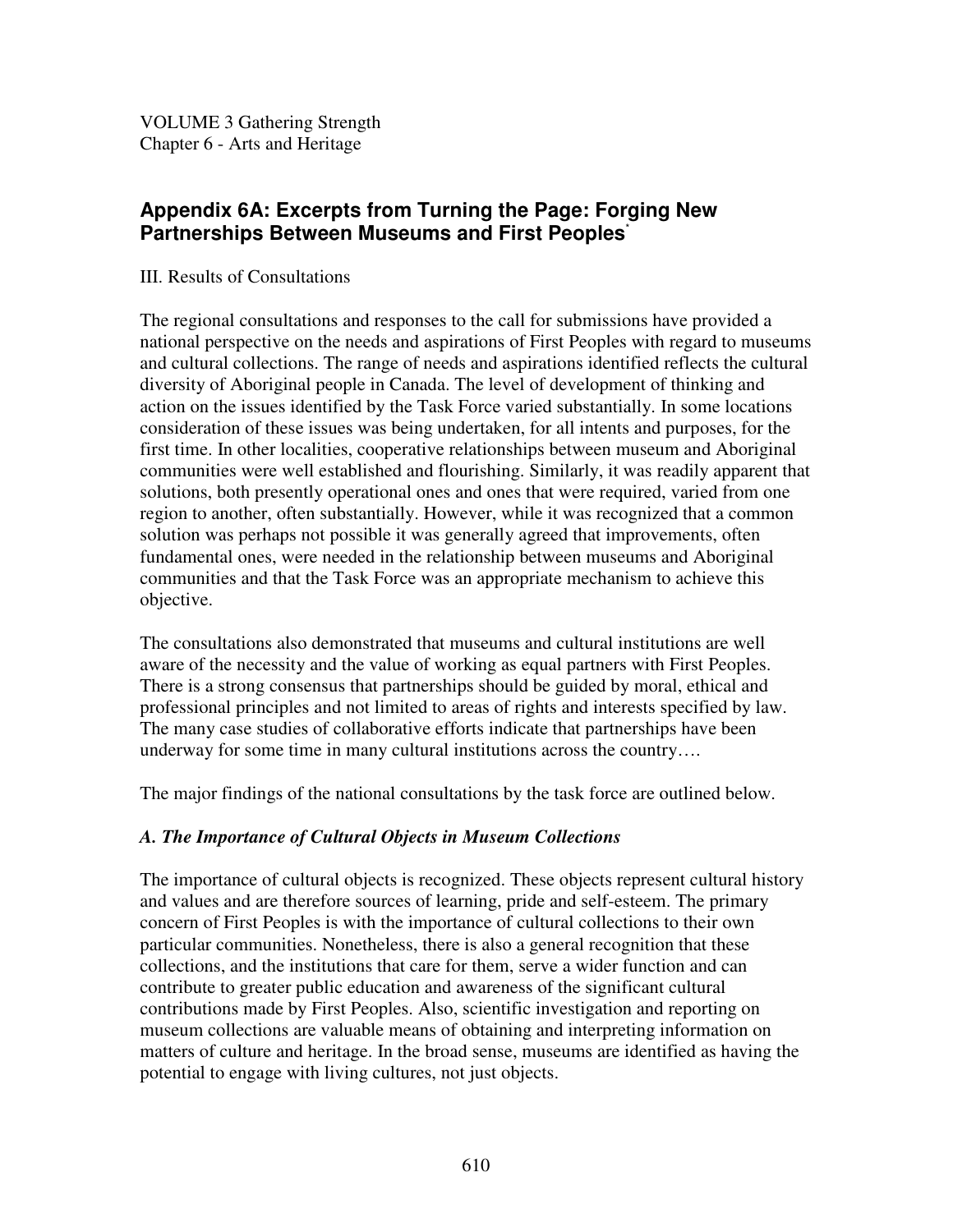### *B. Increased Involvement of First Peoples in Interpretation*

"Interpretation" as discussed in the reports and submissions includes all facets of museum administration, research, public program, and exhibition planning, and the presentations that result from such planning. There is agreement that increased involvement of First Peoples in museum work is essential in order to improve the representation and interpretation of First Peoples' histories and cultures in museums.

The major focus of discussions has been on the interpretation of First Peoples culture and history in public exhibitions. It was agreed that the role of First Peoples in Canadian history should be stressed. This approach should replace the stereotyped exhibitions that depict First Peoples as dying, primitive and inferior cultures, or as cultures isolated from Canada's history, in "pre-history" galleries. The linkage between Aboriginal heritage and the present circumstances of First Peoples should also be represented; in fact, museums should become forums for discussions of relevant contemporary issues.

#### *C. Improved Access to Museum Collections*

"Collections" include not only human remains and artifacts, but also information associated with these materials: research results, photographs, works of art, and any other information related to First Peoples culture and history held in cultural institutions.

"Access" encompasses not only physical access to collections for purposes of viewing research, making reproductions and ceremonial use, but also access to funding sources, policy development and implementation activities, as well as training and employment in museums and other cultural institutions.

There is wide agreement that enhanced access to collections related to First Peoples is appropriate and needed. Inventories of existing collections should be carried out as soon as possible and made available to the appropriate First Peoples communities. It was noted that different First Peoples have different customs and will therefore have different interests with regard to utilizing museum collections. Since narrow policies are unlikely to accommodate this diversity, cultural institutions must be flexible with regard to working out access arrangements with First Peoples. It was also recognized that some forms of access would need to be more regulated than others to take into account the selective needs of the material ranging from the religious or traditional manner of dealing with the object to its physically fragile nature.

In addition to First Peoples' access to existing ethnographic collections within museums, there was also discussion of the lack of representation of contemporary Aboriginal art in public art galleries. It was agreed that Canadian art museums should be encouraged to work with artists of First Nations ancestry to enhance their collections and exhibition programming in this area.

Access to museum jobs and training is a widely acknowledged need. Having First Peoples on staff would help to educate other museum personnel with regard to valuable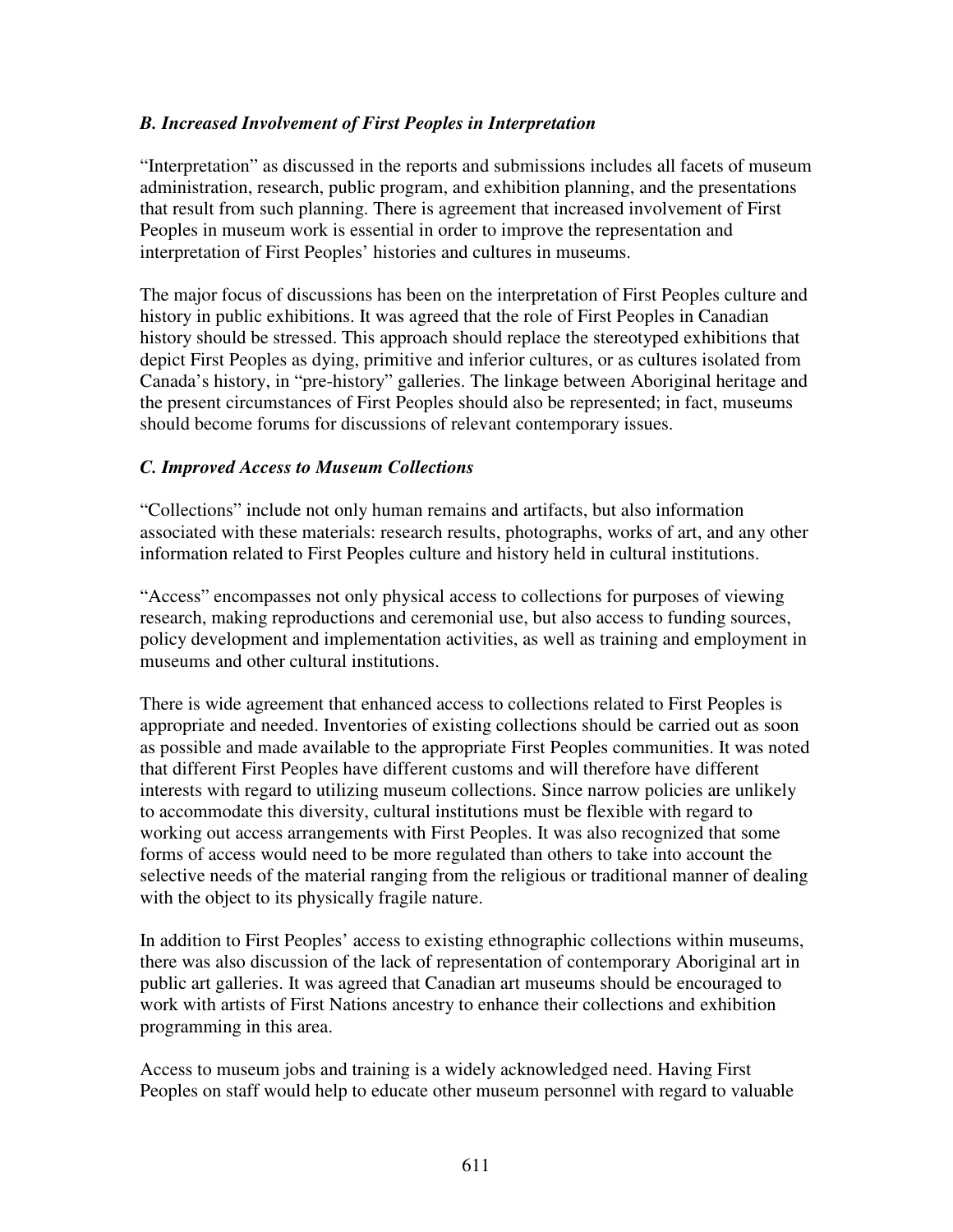Aboriginal perspectives and philosophies and would imbue a greater sensitivity to community needs and interests in non-Aboriginal museum personnel. At the same time First Peoples would gain greater access to museums and related institutions.

## *D. Repatriation*

There was a consensus in favour of the return of human remains and illegally obtained objects along with certain non-skeletal burial materials and other sacred objects to appropriate First Peoples. In addition, there was some agreement on the return to originating communities of a selection of other objects considered to be of special significance to cultural patrimony.

It was also agreed that First Peoples communities should be able to demonstrate direct prior cultural connection and ownership with regard to collections in question. There should be Aboriginal involvement in determining who is the appropriate person or group to receive any repatriated material.

There is wide recognition that concepts of ownership vary, therefore, a case-by-case collaborative approach to resolving repatriation based on moral and ethical criteria is favoured rather than a strictly legalistic approach. The "Native American Grave Protection and Repatriation Act", recently passed in the United States, was studied by Task Force members. While not ruling out the possibility of the creation of legislation in the future, it was agreed that it was preferable to encourage museums and Aboriginal peoples to work collaboratively to resolve issues concerning the management, care and custody of cultural objects. Proposed guidelines for such a collaborative process follow in the recommendations section.

## *E. Training*

The need for training for both First Peoples and non-Aboriginal museum personnel is critical. To work in established museums, or to develop museums in their own communities, First Peoples need training in all phases of museology. Conversely, museum personnel need training in the cultures and values of First Peoples in order to better care for and interpret collections and to work more effectively as partners with First Peoples communities.

An inventory of active training programs in museological practice was compiled as part of the Eastern Committee report to the Task Force. Copies will be made available by late January, 1992, through the Canadian Museums Association.

## *F. Support for Cultural Institutions*

The importance of supporting the efforts of First Peoples to manage and conserve their own cultural facilities in their own communities cannot be stressed enough. Communitybased cultural centres and programs can reinforce a positive identity, help to heal cultural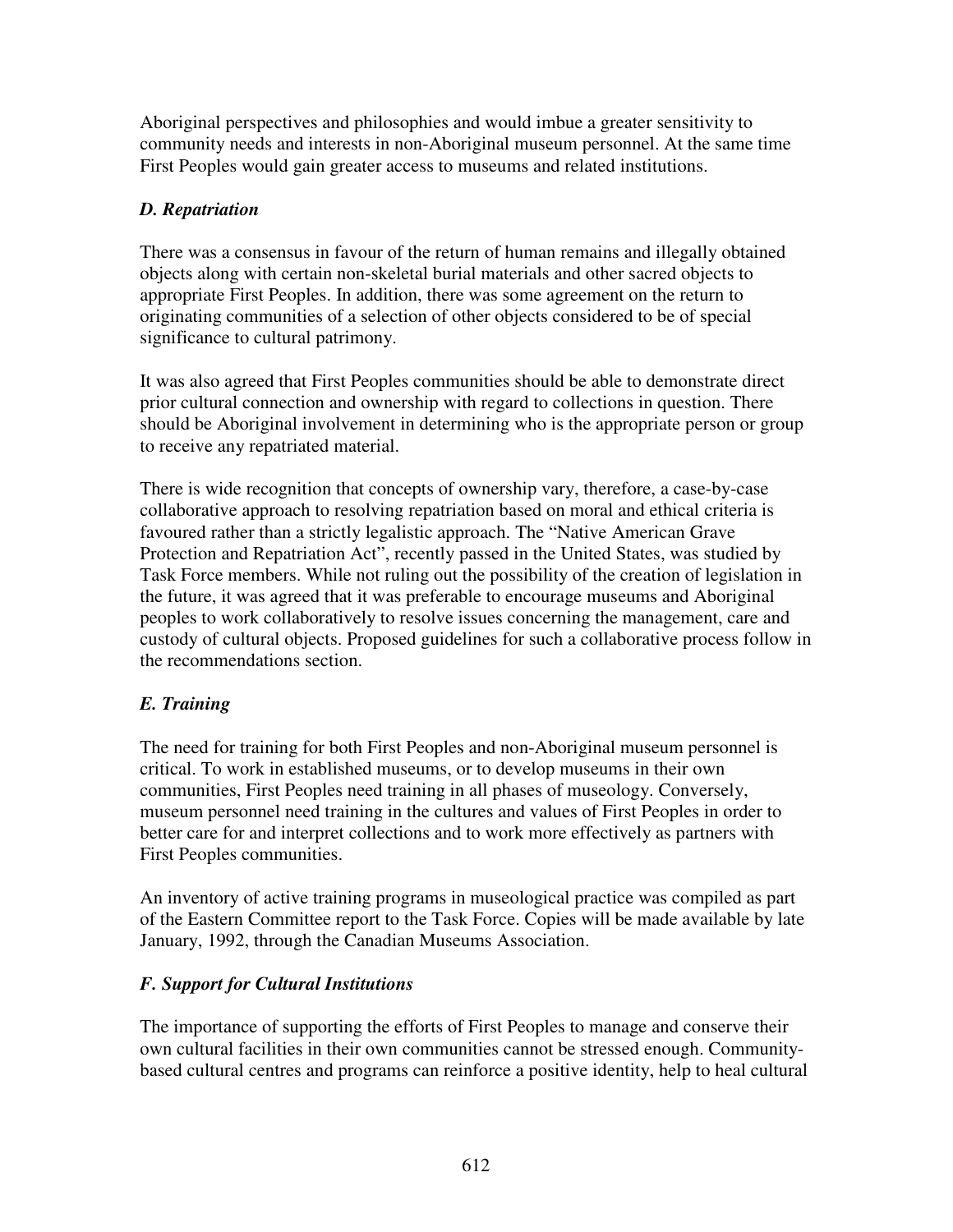dislocation and improve educational opportunities for children. These improvements in turn support the realization of socio-economic goals of First Peoples communities.

# *G. Funding*

The Task Force consultations revealed an urgent need for additional funding for projects involving First Peoples in existing Aboriginal or non-Aboriginal museums. Funding is also required to assist First Peoples in establishing their own museums.

# *H. International Collections*

It was agreed that First Peoples need governmental assistance in gaining access to and/or repatriating cultural objects held in collections outside of Canada.

# IV. Creating Partnerships: Principles and Recommendations

If museums are to achieve their goal of "interpreting the past, explaining the present and thereby illuminating choices for the future", 1 they must express accurately and in context the cultural heritage and spirit of the civilizations that they portray. In this regard, "The Spirit Sings" exhibition was a watershed in Canadian museology. It has served as a forum for identifying historical problems in the representation of Aboriginal peoples in museums and it has led to the present efforts toward establishing open and lasting partnerships between museums and Aboriginal communities.

Over the years museum exhibitions have usually been based on the assumption that Aboriginal peoples were extinct or on the verge of vanishing. A great portion of existing collections were gathered at the turn of the century when museums and private collectors rushed to collect cultural materials from Aboriginal communities which, according to the social, scientific and political philosophy of the time, were believed to be well on the way to extinction. Some museum exhibitions reinforced a public perception that Aboriginal cultures existed only in the past and that they were incapable of change. Such perceptions continue to support the mistaken notion that Aboriginal cultures are inferior.

Museums have recognized the failings in such presentations and changes are being made. As well, a number of community-based Aboriginal cultural centres have been established instigating changes of far-reaching impact. Along with some museums the latter have begun to develop new initiatives in cultural representation. However, a great deal remains to be done to set the record straight for a museum-going public accustomed to the oldstyle presentations.

In order to accurately reflect within museums the fundamental and unique contribution of First Peoples to Canada, as well as the spiritual and social values of their diverse contemporary cultures, it is necessary to develop new relationships with museums based on progressive principles and policy. To quote former AFN National Chief Georges Erasmus again, "We (the Aboriginal peoples) are well aware that many people have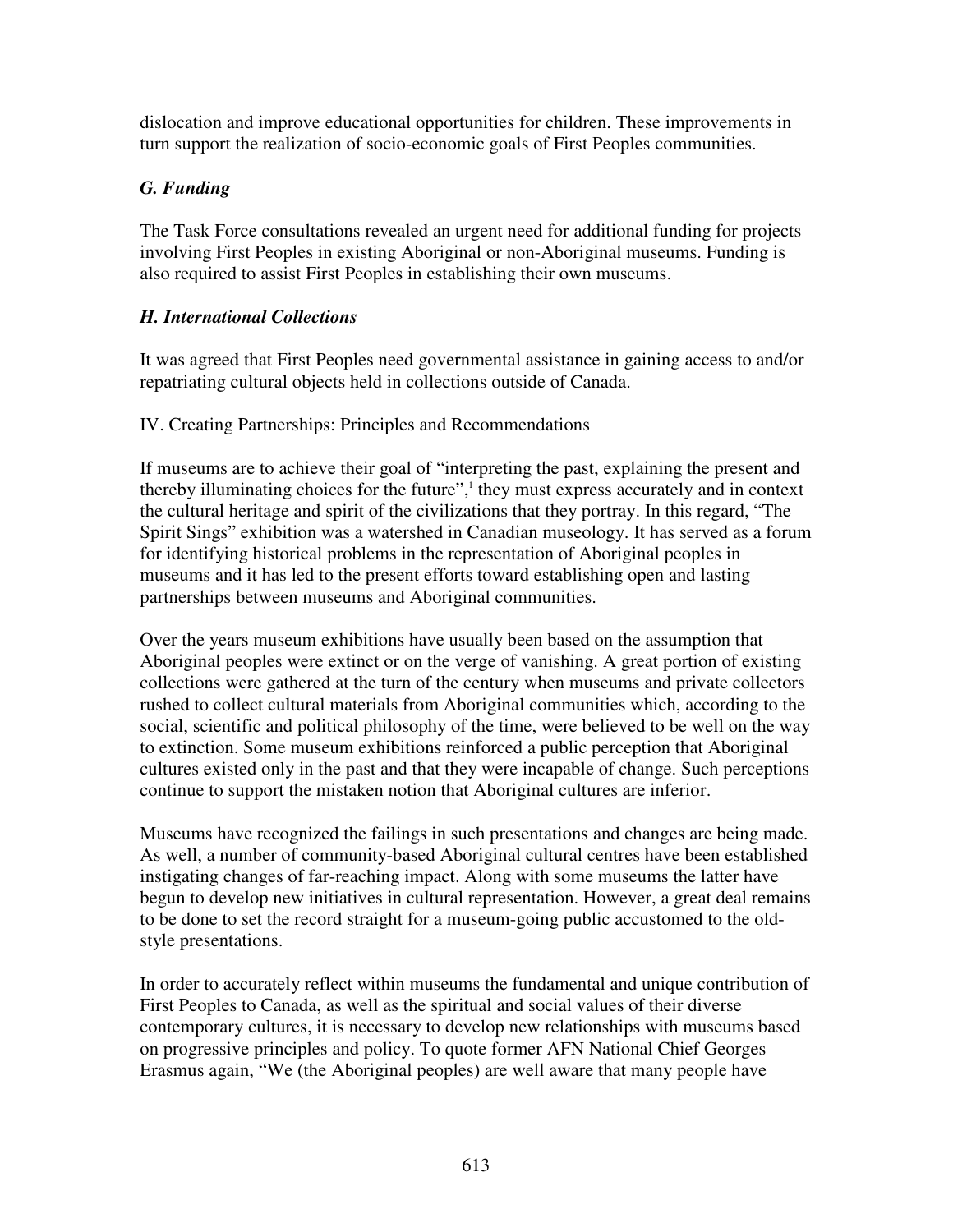dedicated their time, careers and their lives showing what they believe is the accurate picture of indigenous peoples. We thank you for that, but we want to turn the page...".<sup>2</sup>

In order to turn that page, and in the spirit of forging new partnerships, we offer the following principles and recommendations based on regional consultations, the many submissions received from organizations and concerned individuals combined with extensive and productive discussions at three national task force meetings.

## *A. Principles to Establish Partnerships between First Peoples and Canadian Museums*

1. Museums and First Peoples will work together to correct inequities that have characterized their relationships in the past. In particular the desire and authority of First Peoples to speak for themselves should be recognized and affirmed by museums.

2. An equal partnership involves mutual appreciation of the conceptual knowledge and approaches characteristic of First Peoples, and empirical knowledge and approaches of academically-trained workers.

3. First Peoples and museums recognize mutual interests in the cultural materials and knowledge of the past, along with the contemporary existence of First Peoples.

4. First Peoples and museums must accept the philosophy of co-management and coresponsibility as the ethical basis for principles and procedures pertaining to collections related to Aboriginal cultures contained in museums.

5. Appropriate representatives of First Peoples will be involved as equal partners in any museum exhibition, program or project dealing with Aboriginal heritage, history or culture.

6. First Peoples and museums must recognize a commonality of interest in the research, documentation, presentation, promotion and education of various publics, including museum professionals and academics, in the richness, variety and validity of Aboriginal heritage, history and culture.

7. First Peoples must be fully involved in the development of policies and funding programs related to Aboriginal heritage, history and culture.

## *B. Specific Recommendations to Establish Partnerships between First Peoples and Canadian Museums*

The range of needs and aspirations that have been identified reflect the cultural diversity of the First Peoples of Canada. Clearly, no single set of recommendations and policies will adequately address this diversity; rather, a premium has been placed on flexible approaches in the development of partnerships between First Peoples and museums.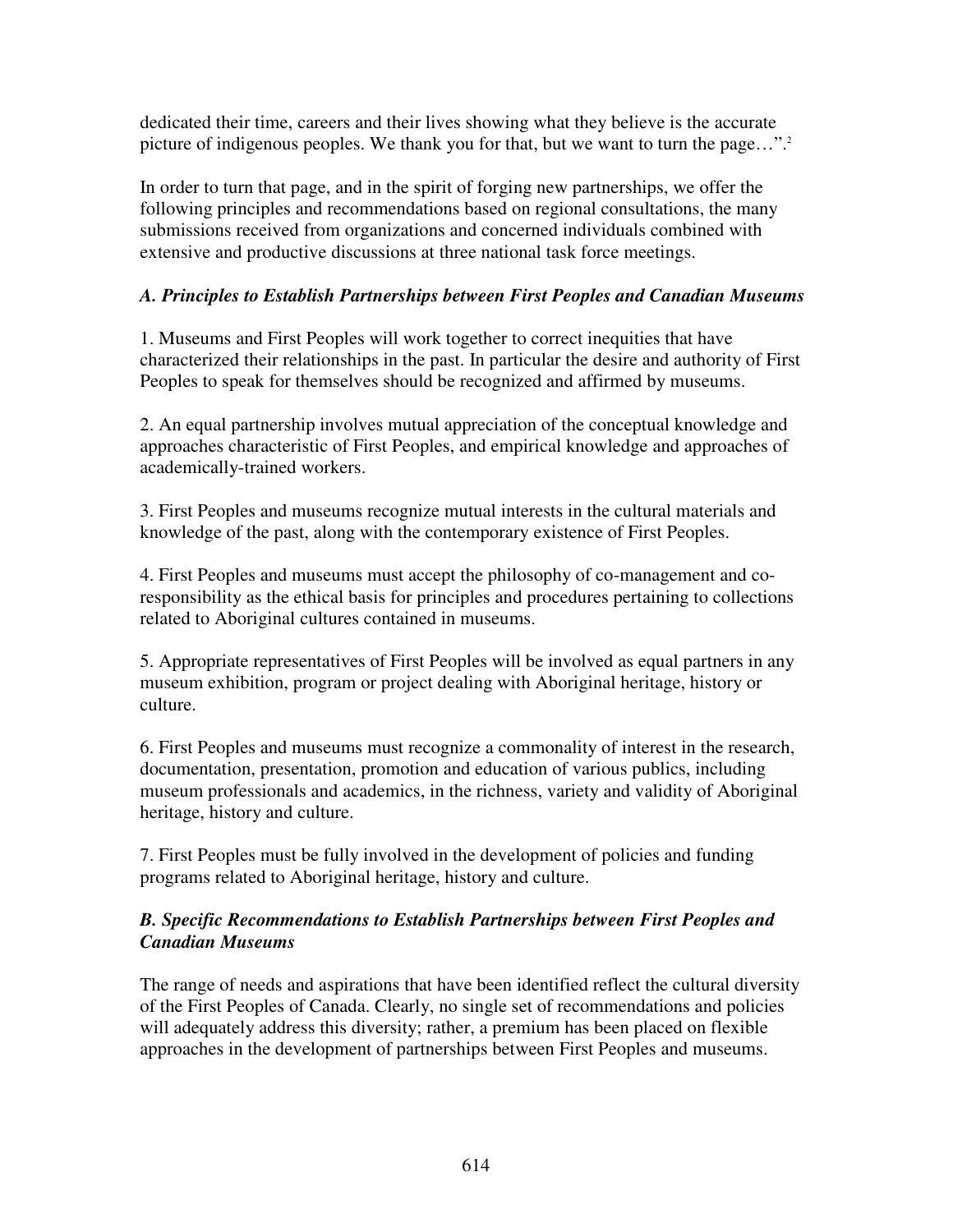It is also recognized that significant funding, human resources and time will be required to make the changes and implement the recommendations outlined here. Accordingly, we offer specific recommendations relating to the issues of funding and human resources in the implementation section [section 5.].

## 1. Interpretation

a. Museums should ensure that First Peoples are involved in the processes of planning, research implementation, presentation and maintenance of all exhibitions, programs and/or projects that include Aboriginal cultures.

b. Interpretation or representation of information related to First Peoples should conform to an ethic of responsibility to the community represented, as well as to the scholarly or professional ethics of the academic and museum communities.

c. In partnership with First Peoples, museums should refine the nature of information relating to their collections, activities and practices. Identification of items in their collections and in exhibitions using Aboriginal languages is recommended.

## 2. Access

a. To ensure the proper interpretation and representation of Aboriginal heritage, histories and cultures, museums should provide for the participation of Aboriginal people as members of governing structures and on boards of directors.

b. All museums and art galleries with ethnographic or Aboriginal art collections should develop programs which encompass legitimate opportunities and [encourage] the employment of Aboriginal peoples at all levels of their operations.

c. Museums should recognize the legitimate right of access by Aboriginal peoples to sacred materials, cultural objects and relevant documentation. Aboriginal peoples must also recognize the legitimate concerns of museums with respect to the care, maintenance and preservation of their holdings.

d. In concert with First Peoples museums should develop a workable process to provide full disclosure of existing information relating to Aboriginal collections. Such information will include the scope of the collection, the kinds of objects included, and the geographical location, cultural affiliation, means and period of acquisition.

e. Canadian art museums should work with artists of First Nations ancestry to enhance their collections of contemporary art.

## 3. Repatriation

This report considers the disposition of Aboriginal cultural patrimony, including human remains, burial objects, sacred and ceremonial objects and other cultural objects that have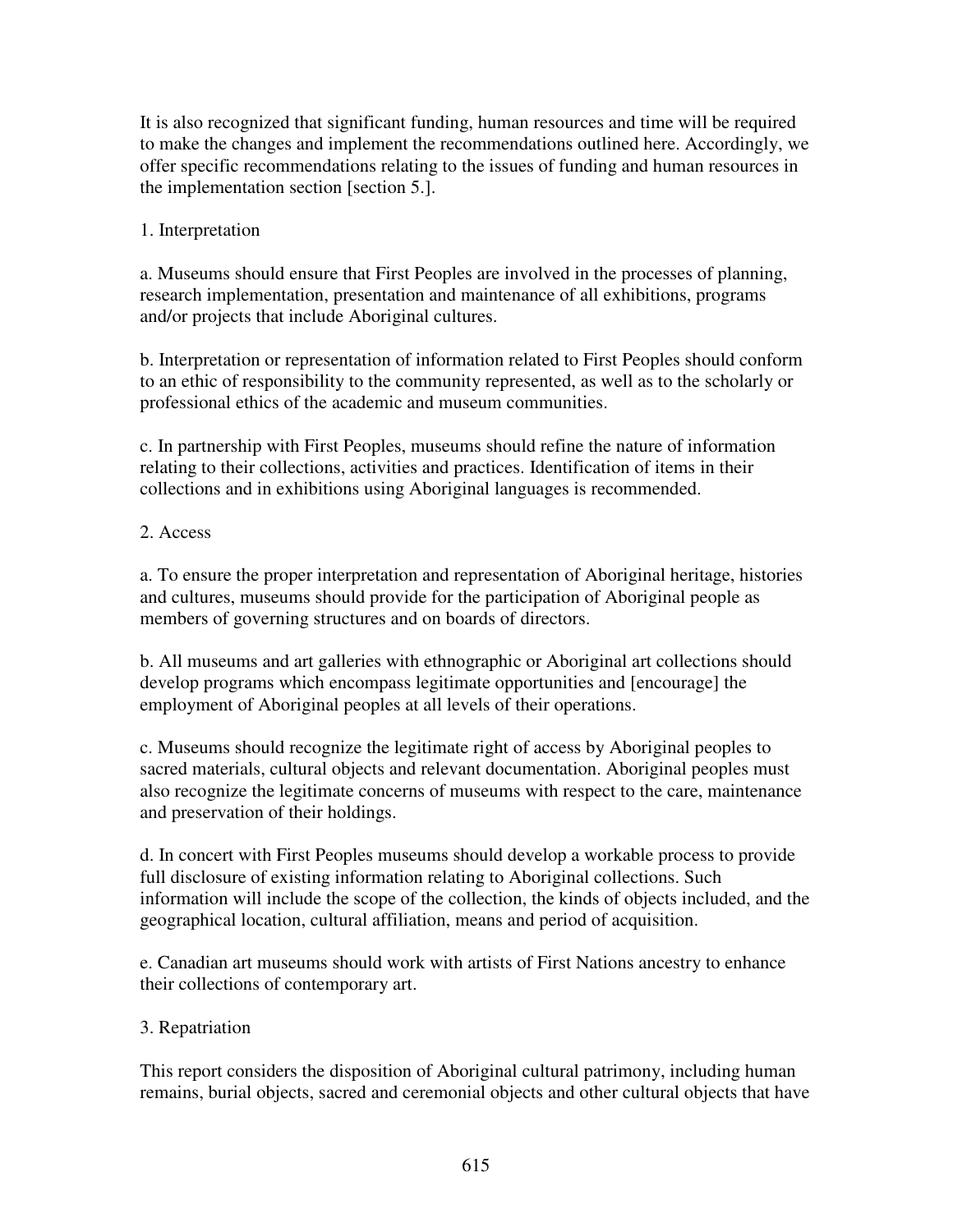ongoing historical, traditional or cultural import to an Aboriginal community or culture. The Canadian Museums Association and the Assembly of First Nations should endorse and encourage the adoption of the following guidelines relating to the repatriation of Aboriginal cultural patrimony:

### *a. Human Remains*

(i) Remains of individuals whom evidence indicates are remembered by name must be offered for disposition at the request of the families, their descendants or clan, upon notification of the appropriate First Nations, community, tribes, clan or family members.

(ii) Human remains which evidence indicates may be affiliated with a named First People must be reported to that Nation, community, clan, tribe or family.

(iii) Upon agreement and in cooperation with the museum the appropriate First Nations group may work with scientific interests for a mutually agreed upon period, and may have the remains re-interred according to the appropriate traditional or other religious practices of the First Nation or Aboriginal community.

(iv)The treatment and disposition of remains and associated burial objects that are ancient or that cannot be affiliated with a named First People shall be decided through discussion and negotiation with an advisory committee of First Peoples. The First People may work with scientific interests for a mutually agreed upon time period and may have the remains re-interred in manner consistent with local traditional practices.

(v) Museums that acquire human remains through any means must involve the appropriate First Nation in the treatment and disposition of the remains.

(vi)The retention of Aboriginal human remains for prolonged periods against the expressed wishes of First Peoples is not acceptable.

## *b. Objects of Cultural Patrimony*

The treatment, use, presentation and disposition of sacred and ceremonial objects and any other objects of cultural patrimony should be decided on moral and ethical grounds with the full involvement of the appropriate First Nations as equal partners. In the event of disputes between individuals, between an individual and the community or between communities, the onus should be on the First Peoples to resolve the dispute according to customary practice.

Recommended options for this process include the following:

(i) Restitution or Reversion. This includes the return to an originating culture or individuals of any objects that are judged by current legal standards to have been acquired illegally. This process involves the transfer or return of legal title to an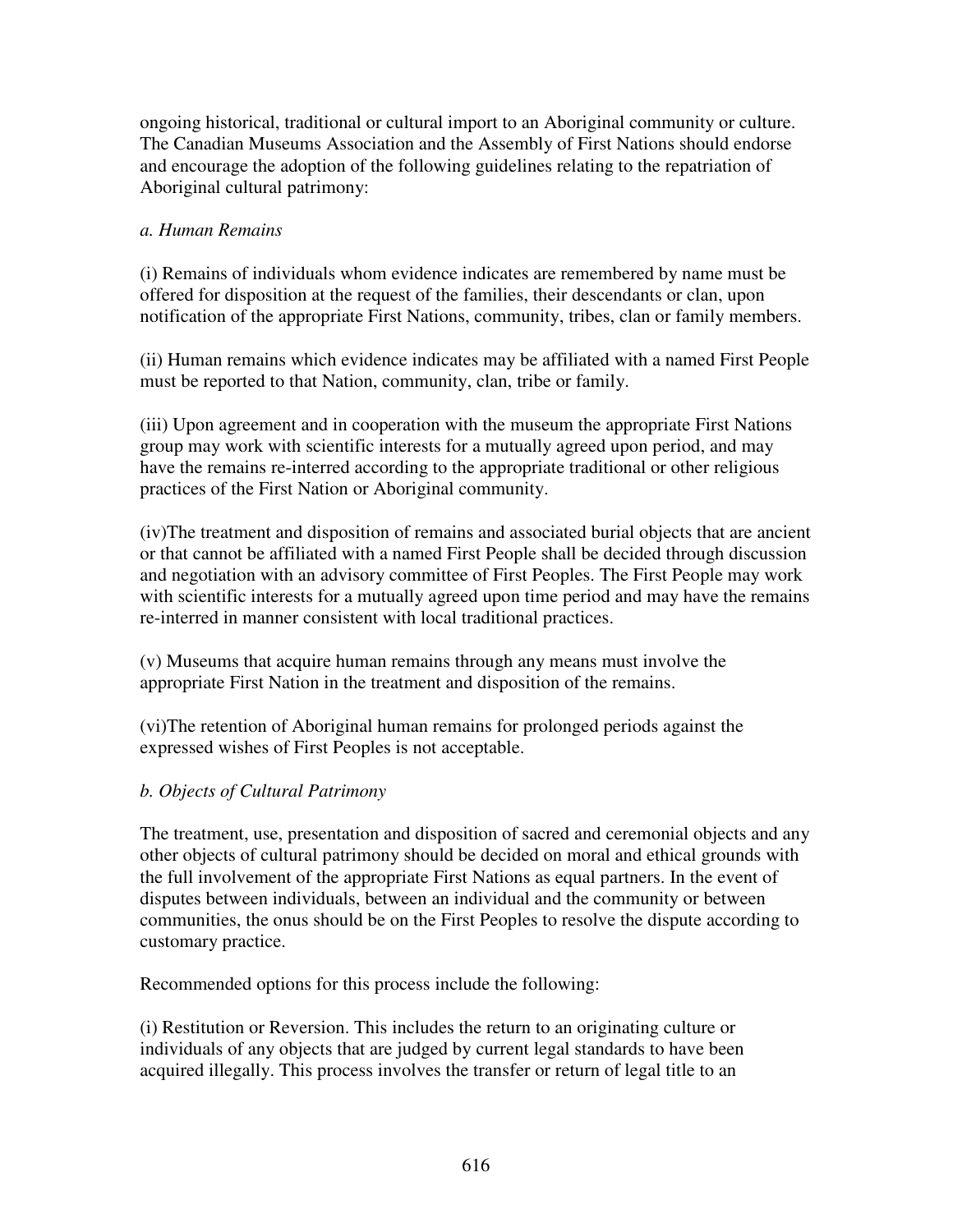originating culture or individual from the museum, based upon existing legal mechanisms for de-accessioning.

(ii) Transfer of Title. Even in cases where materials have been obtained legally, museums should consider supporting the requests by Aboriginal communities and communitybased Aboriginal museums for the transfer of title of sacred and ceremonial objects and of other objects that have ongoing historical, traditional or cultural importance to an Aboriginal community or culture. This involves a case-by-case negotiation with the appropriate communities based on moral and ethical factors above and beyond legal considerations.

(iii) Loan of Materials. Museums should loan sacred and ceremonial objects for use by Aboriginal communities in traditional ceremonies and community festivities, based on mutual agreement on the use and time period in question as well as the risk to the physical object. Again, these decisions should be based on moral and ethical considerations both from the perspective of First Peoples and from that of museum conservation ethics (i.e., respect for the physical and historical integrity of the object).

(iv) Replication of Materials. Museums and First Peoples communities should consider the replication of materials slated either for repatriation or retention by the museum for the use of the other party. Negotiations should be guided by moral and ethical considerations and the traditional knowledge and authority of the First Peoples involved, as well as the scientific knowledge of academically-trained museum personnel.

(v) Shared Authority to Manage Cultural Property. In all cases museums are urged to share management of their collections by involving the appropriate First Peoples in assisting to define access to collections, to determine storage conditions and use of collections, and to recognize traditional authority or individual ownership systems of the originating culture.

## *c. Repatriation of Foreign Holdings*

The CMA and the AFN are urged to promote repatriation of human remains and objects of cultural patrimony held outside the country, subject to the same criteria outlined above under  $1 \& 2$ , through lobbying efforts in association with national governments, UNESCO, the International Council of Museums and other professional organizations.

## 4. Training

a. The CMA and the AFN, with funding provided by the Federal government, should promote the development of professional and technical training initiatives for First Peoples according to community needs and in a culturally appropriate manner.

b. Priority should be given to funding for training programs run by educational institutions and cultural centres controlled by First Peoples.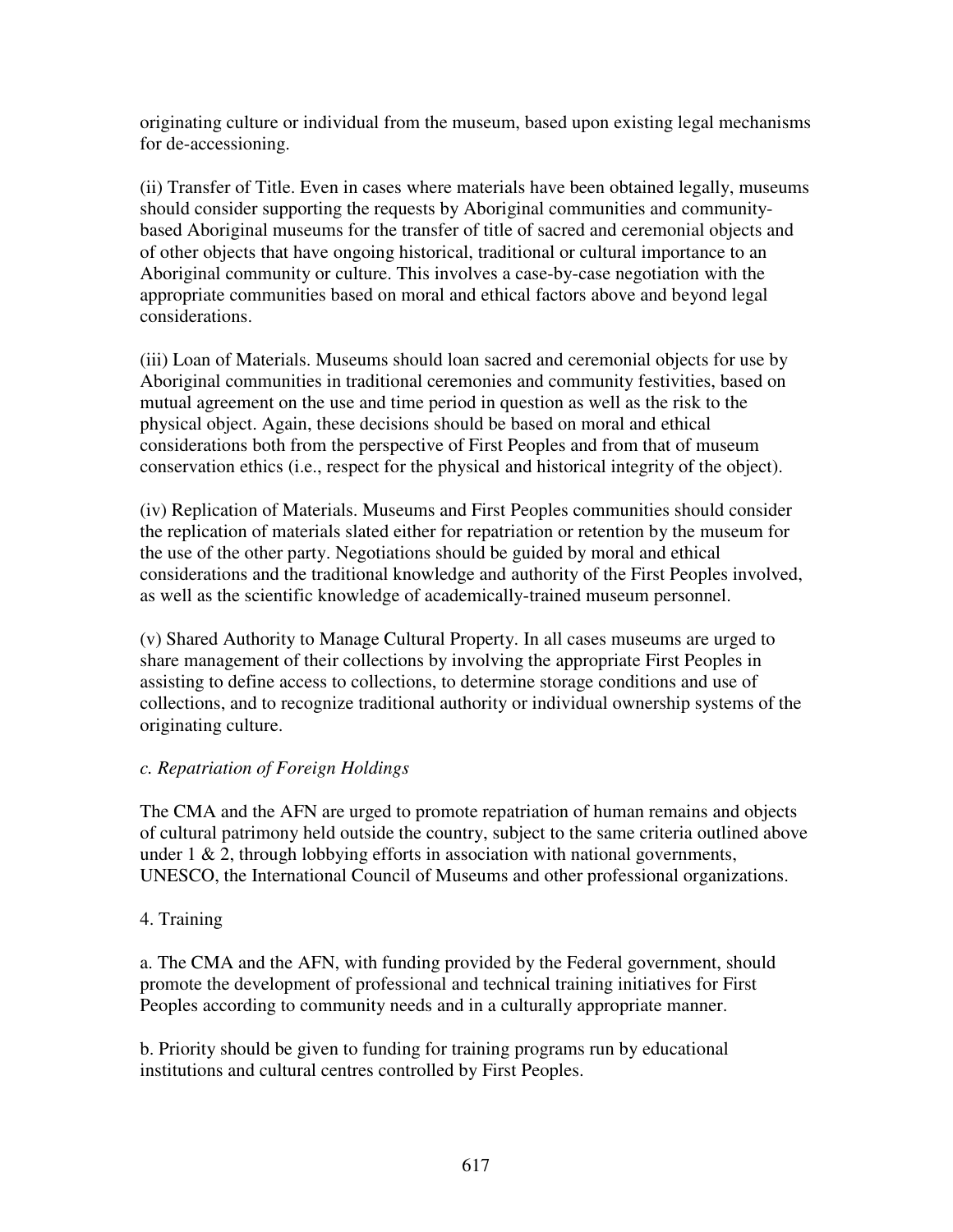c. Non-Aboriginal museum professionals should be trained in the Aboriginal cultural knowledge and approaches relevant to museum research, conservation and interpretation.

d. Museums and other cultural institutions should recognize the legitimate credentials of certain individuals and groups within Aboriginal communities who possess knowledge of the particular culture.

### 5. Implementation

a. The Task Force urges the appropriate federal departments and funding programs, in consultation with the AFN and the CMA, to immediately allocate special funding over a 5 year period beginning in 1992. This funding will assist museums and Aboriginal communities to implement the principles and recommendations advocated by the Task Force. In addition to the items listed below, the initial funding will be used to study ongoing financial needs beyond the five year period. Provincial and territorial governments should also allocate increased funding for training, the development of Aboriginal run museums and cultural centres, as well as collaborative research, training, exhibitions and other special projects between existing museums and First Peoples communities.

The special funding should be allocated to a number of areas including, but not limited to the following:

- to support the proposed 1992 National Conference to discuss the findings, recommendations and implementation of this report;

- to assist in the establishment of Aboriginal-run cultural centres and museums from facility development to training of personnel;

- to assist existing museums to properly inventory their collections of ethnographic materials and to publicize same to the appropriate First Peoples;

- to assist in repatriation negotiations; - to assist in the establishment of internship and affirmative action programs at existing museums with cultural patrimony or art collections;

- to support collaborative research, training, exhibitions and other projects between museums and

First Peoples communities; - to assist the CMA and the AFN in developing a set of national guidelines based on the principles and recommendations contained in this report;

- to assist the CMA in establishing a documentation centre, with a full-time staff position to assist museums and Aboriginal communities in implementing the recommendations of the Task Force; and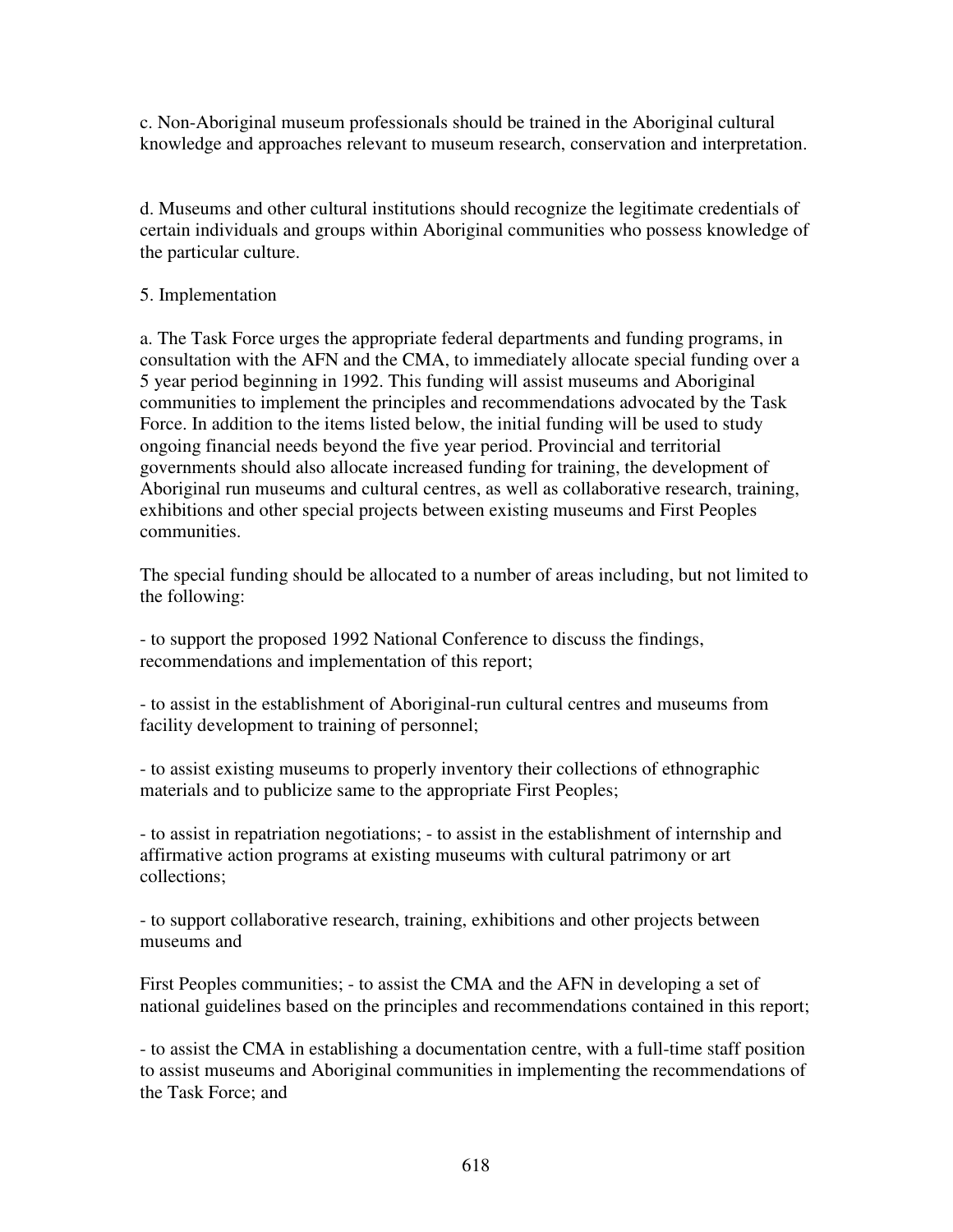- to fund a joint committee to monitor and report developments over a five year period.

b. The CMA and the AFN are urged to lobby the appropriate federal departments to ensure that the above-mentioned funding initiative is implemented.

c. All federal and provincial funding programs for museums and related cultural institutions should establish criteria to ensure that the institutions receiving financial support adhere to the principles and recommendations contained in this report.

d. The CMA should develop a set of national guidelines with respect to interpretation, access, repatriation, training, and implementation based upon the principles and recommendations contained in this report.

e. The CMA and the AFN should recommend that principles and recommendations similar to those outlined in this report be adopted by cultural institutions other than museums, such as universities and other professional associations.

f. Museums with ethnographic or art collections should identify and publicize to the appropriate Aboriginal communities the specific personnel responsible for facilitating implementation of the principles and recommendations contained in this report.

g. The CMA and the AFN should report annually on the implementation of these principles and recommendations. In particular, the CMA is urged to ensure that a session devoted to the long-term partnerships of First Peoples and museums be an integral part of its annual conferences. These sessions will enable people to report on progress and to devise innovative and creative approaches to collaborations.

h. The CMA should establish a resource-documentation centre, with a full-time staff position to assist museums and Aboriginal communities in implementing the recommendations of the Task Force.

i. A joint committee made up of members of the Aboriginal and museum communities should be established to monitor developments over the next decade. The committee should be directly linked to the council of the CMA and to the executive of the AFN or its designate organization.

j. A public review of progress made over the ten year period should be conducted in the final year to make recommendations on future needs.

## **Notes:**

**\*** Report of the Task Force on Museums and First Peoples (Ottawa: Assembly of First Nations and Canadian Museums Association, 1992).